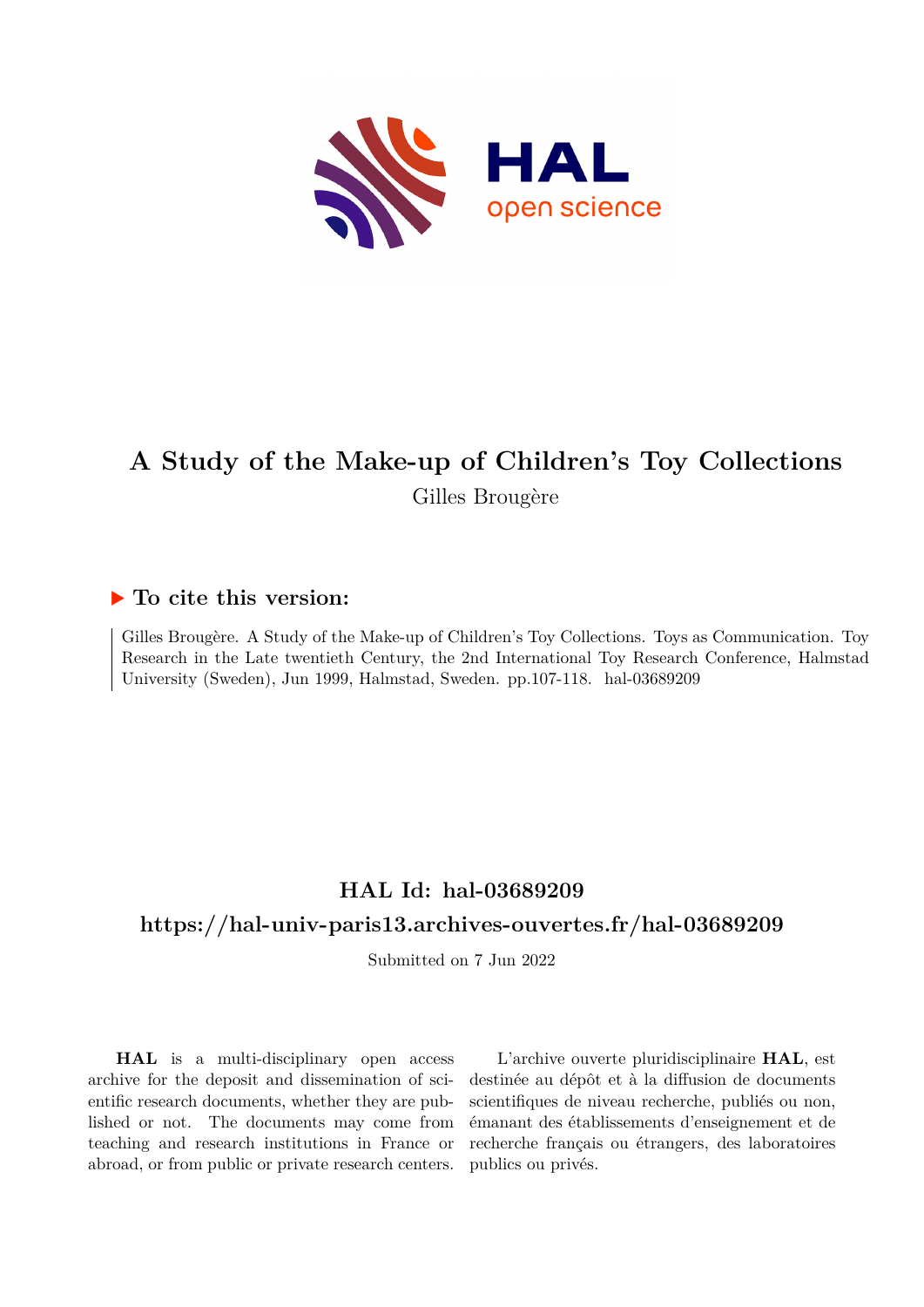## **A Study of the Make-up of Children's Toy Collections**

### Gilles Brougère

This paper is a summary of research into the make-up of toy collections for children under the age of six. The research was conducted by GREC (Group for Research into Educational and Cultural Resources) at the University of Paris-Nord under the direction of Gilles Brougère, and financed by the "Fisher Price Observatoire"

This research combines an analysis of data on toy consumption together with a qualitative study. The data are derived from a panel of consumers assembled by NPD in 1997. The qualitative study was carried out in the spring of 1998, and based on 40 in-depth interviews with mothers of children aged nine months to five years and seven months.

The research is pure and is intended to provide information for French journalists. However, both NPD's data and the interviews' findings contain information about toy consumption among the under-six-yearolds in France that could be used to develop a marketing strategy.

The aim of the research is to understand how a toy collection - ie all the toys available in the child's home – is assembled. Our main findings combine the quantitative data provided by NPD with the qualitative data derived from our in-depth interviews.

#### **1. The toy - an essential object of pleasure in a child's life**

Generally parents, and mothers in particular, make a significant investment in their child's toy collection. They see toys as forming an innate part of the life of children under the age of six. This investment, though considerable, varies according to the child's age.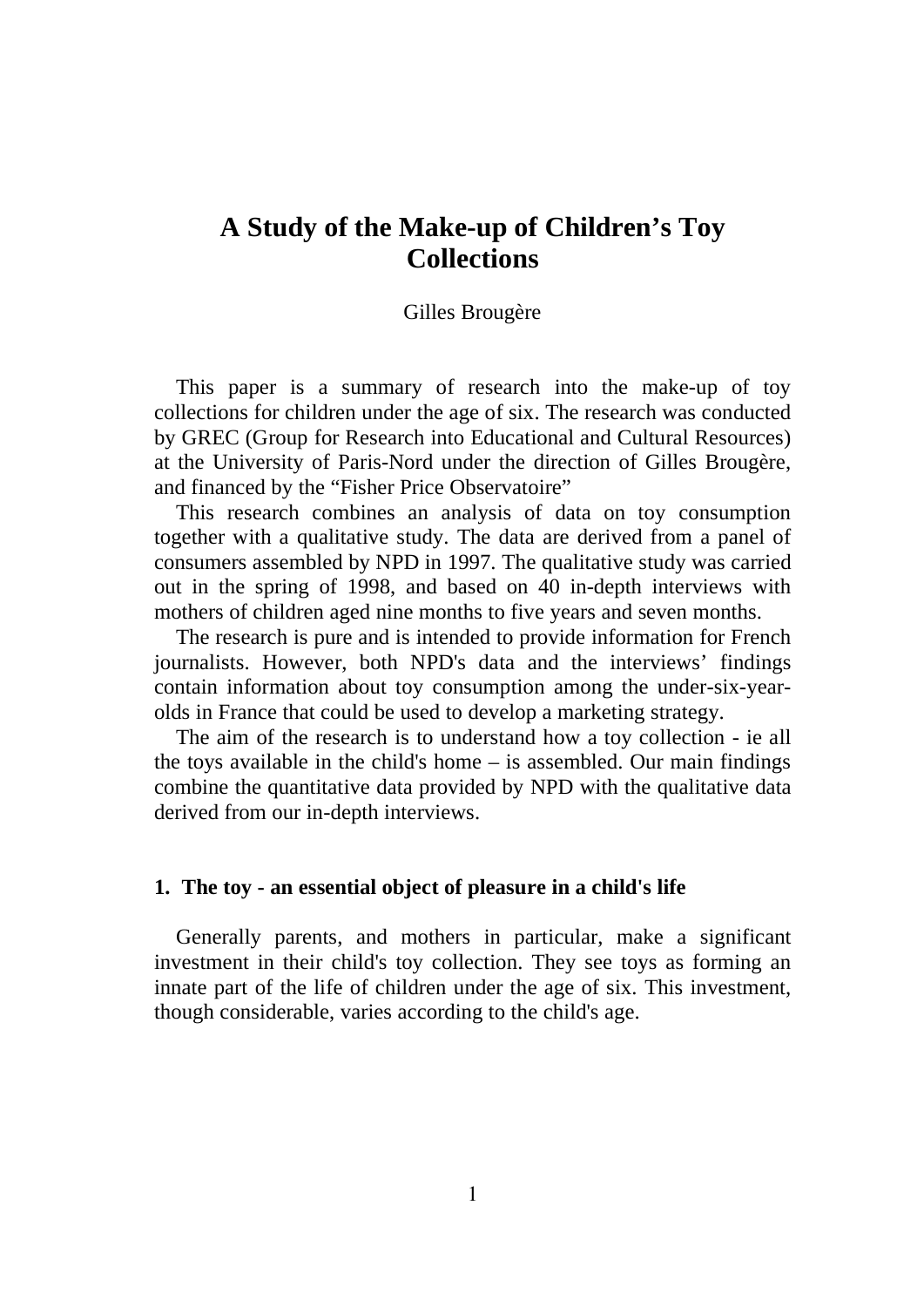

Table I : Breakdown of spending on toys by age of user

While toy purchases during the first year are important, they rise dramatically by the fourth year. The child's active participation in the assembling of their own toy collection stimulates toy purchases. Qualitative data shows that some parents of children aged under three do not know what to buy for a very young child, while others ask themselves whether toys hold any interest to children of that age. When older children are involved in selecting toys, the doubts and difficulties over what to choose disappear.

In our interviews toys come across essentially as a positive force. Certain reservations were expressed concerning their number (considered excessive by some), and their function (certain types of toys judged inappropriate or useless). For some it was educational toys, for others, monsters or characters from cartoon strips, sometimes even electronic games. The general feeling was that toys embody the very characteristics of childhood and are, therefore parts of the child's life as are eating and sleeping, " A childhood is for playing".

Even those mothers with the strongest reservations acknowledged that toys are necessary, if only because they represent an inexorable social norm - "of being like the others". Before performing a psychological function, the toy operates as a social necessity governed by social constraints. It is clear that parents cannot and will not prevent toys being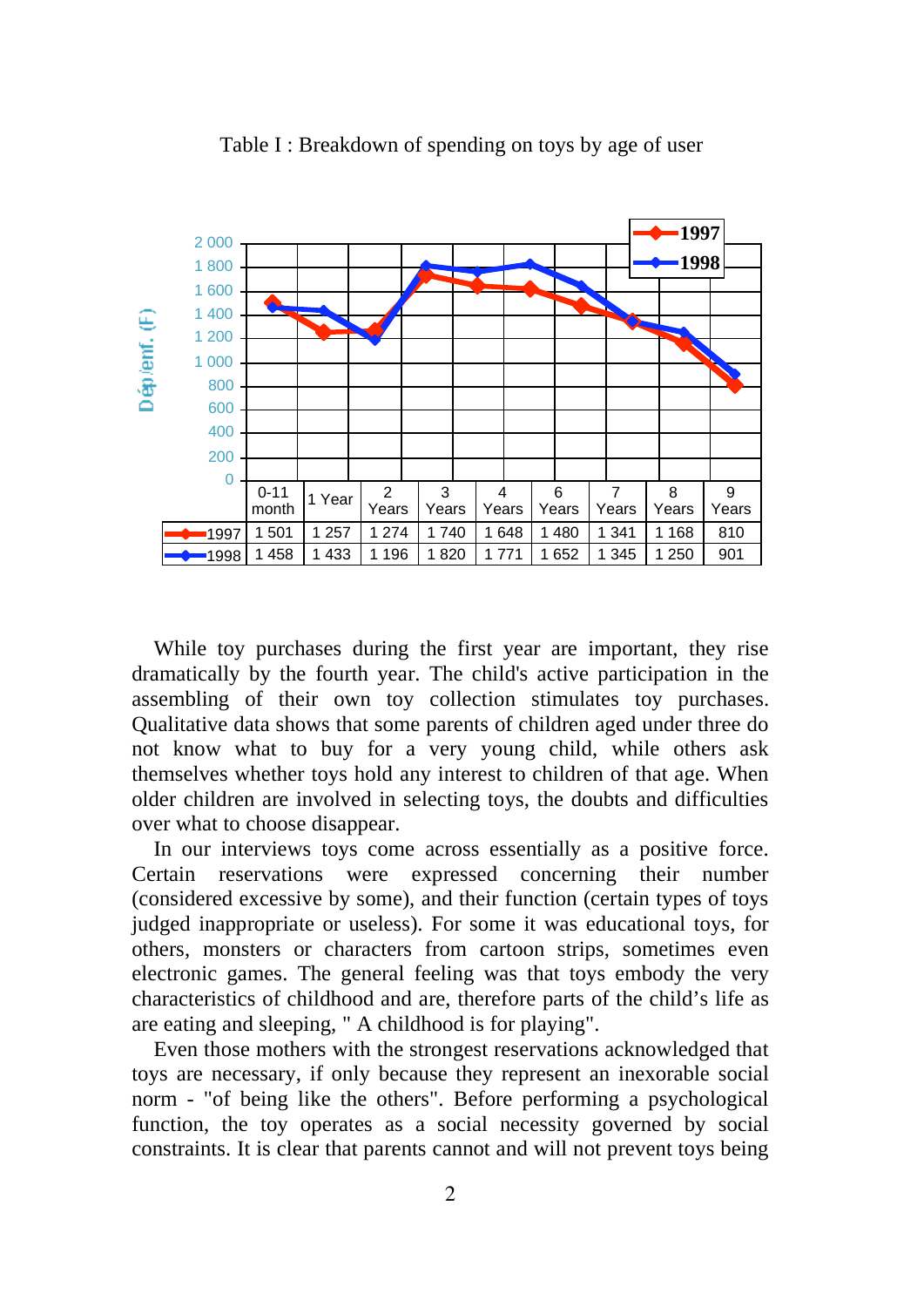offered to a child. They may have mixed feelings about toy consumption, but they cannot double-check it.

For the vast majority of interviewees toys are not some obligation thrust on them, but an absolutely vital feature of their children's lives. There are two reasons for this: entertainment (pleasure, amusement, sentiment, escape) and education (learning, toys serve a purpose and develop the imagination). The former is the more predominant reason. For some mothers it is the only reason, accompanied at times by a rejection of the toy's educational purpose on ground that learning should be confined to school or certain objects (books). Toys are primarily for entertainment. While the pleasure and amusement aspect may prevail over the educational aspect, it does not eliminate the latter. In some families, grandmothers emphasise the educational aspect while the mother fights it. Whether this is due to a generation gap – with the generation brought up on the educational value of toys distancing itself from this belief and emphasising of enjoyment - is a question only more research can answer.

Where the educational aspect dominates, it rarely does so alone. It is usually accompanied by entertainment. Cases of the absolute utility of the toy (of the mother who also recognises a toy in terms of its educational purpose) are rare; and even then utility is defined in its wider and not strictly educational sense.

In addition to the toy's dual purpose (primarily entertainment and secondarily education), we found a less informed, more "popular" view of the toy's occupational value. This view, while not opposing the idea of entertainment, is somewhat cynical, because it assumes that without toys parents would not know what to do with their children. "It keeps them occupied. We are busy and cannot always attend to them."

## **2. The child's tastes, interests, desires and demands strongly influence the make-up of a toy collection.**

The panel's data (made up of buyers of toys) presented in Table II shows how the child's demands influence buyers' opinions.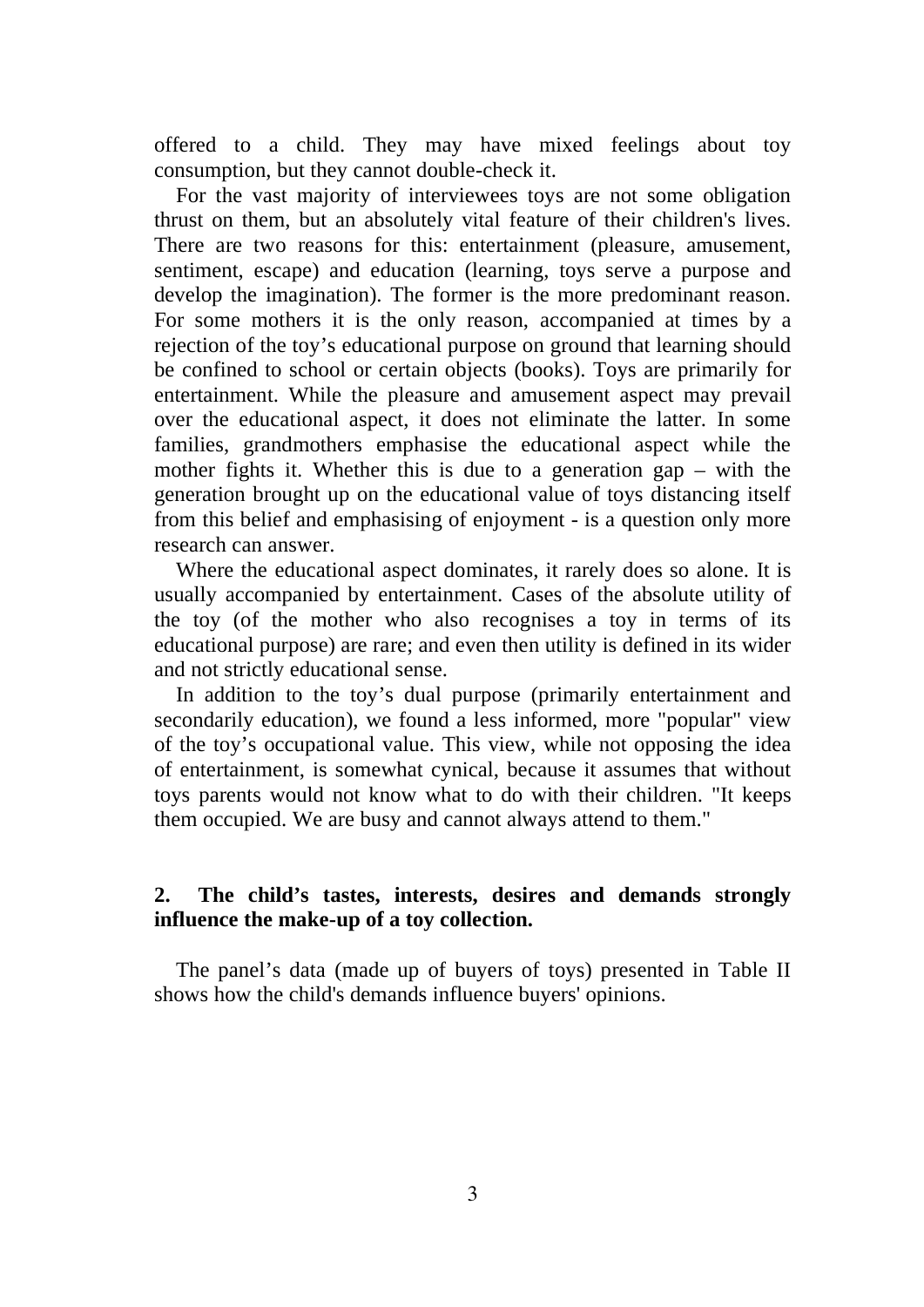Table II - Spending on toys demanded by the child.



For children aged six and under, child-driven spending accounts for 32% of purchases and varies sharply according to age. Child-driven purchases appear around the age of two (21.4%) and thereafter climb sharply to peak at 50% of all toy purchases. From the age of five, the child demands half the toys bought. The child's involvement is in fact significant (between a fifth and a quarter of all toys) from the age of two. Roughly half the demand is name-driven and half type-driven, with type being preferred by the very youngest and name by the six-year-olds.

Since the purpose of purchasing toys is to create a world where children can amuse themselves and use their imagination children's tastes, interests and demands must be taken into account. Giving a toy means giving pleasure. This can be done even if the purpose is educational. Parents, therefore, seek to know a child's interests according to its age. They do so by observing, seeing what interests, what the play with and by asking what they would like. The aim is to offer toys that will be used.

This demand is sought and triggered by parents at a very early age, (around two years, in line with the quantitative data). The child is asked what kind of toys they like. Parents listen to the child, observe how they react to advertising, and even draw up a list (or ask the child to tick off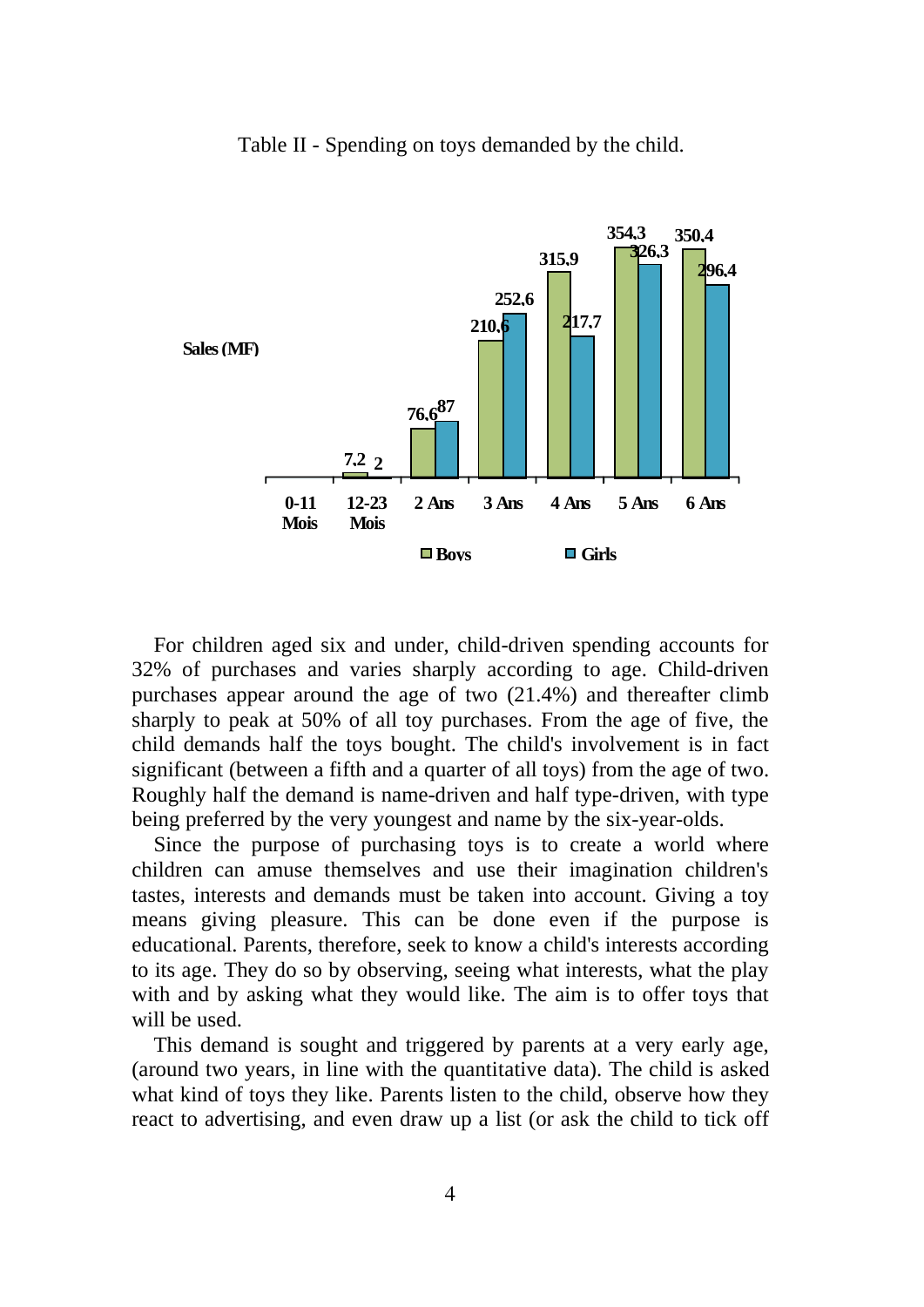toys in catalogues). The child is encouraged to participate in the selection.

The only requests likely to cause friction at this age are those for the « instant toy purchases » expressed in a shop. Some parents accept them, others refuse them, and some put them off. Parents often talk about not yielding to a child's "whim", but attitudes vary. Not all children accompany their parents when shopping. Some parents take their young children along so that they can choose the toys for themselves, but can be difficult for the very youngest.

These different attitudes allow the child to influence, directly or indirectly, the make-up of their toy collection. The greater the emphasis on pleasure, the greater the child's contribution. Some parents regard the child's demands as the absolute.

Parents were found to react in various ways, yet not one believed the child's requests were unjustified as such. Some feared that TV advertising might have influenced the child and thus their choice might not correspond to their real interests. However, as soon as a child can demonstrate, through play, that their interest is real, most parents will accept toys that they otherwise might not like or would not have bought on their own.

The process of showing consideration for a child's needs includes:

- Watching the child live and play
- Showing them a toy to get their reaction
- Taking them to a shop to find out what they want
- Listening to their demands, whether or not verbally expressed
- Choosing from a list it draws up
- Responding to its specific and precise requests.

### **3. Diversity of donors**

Parents are not the only ones who contribute to a child's toy collection. Our study shows that their gifts account for only part of a child's toy collection.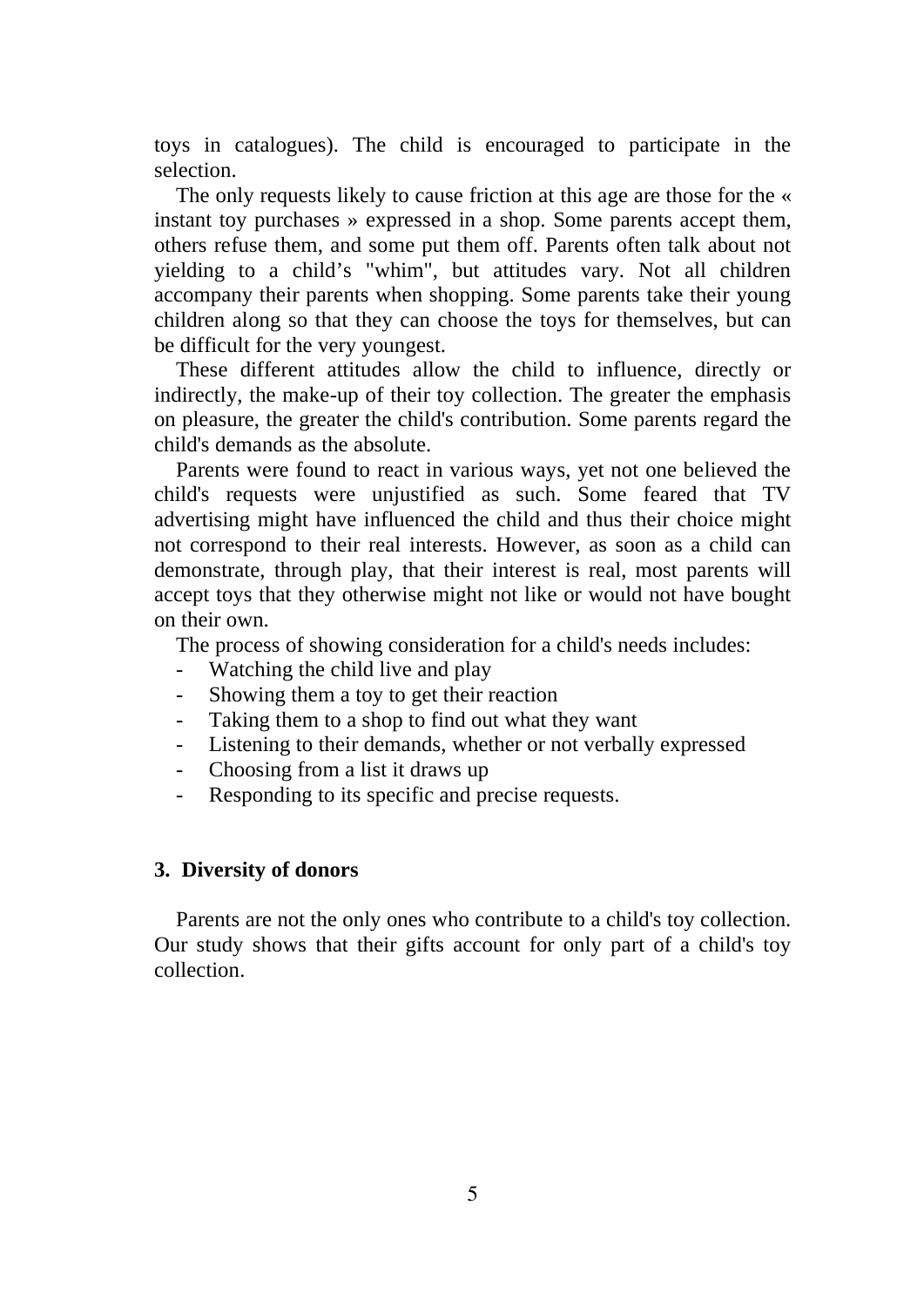

Table III - Breakdown of spending on toys by relationship

Parents account for less than 45% of total spending on toys for the under-six-year-olds. A child's relatives, other than the father or mother, account for more. Grandparents alone account for almost a quarter of toys bought for this age group. The contribution of non-relatives is small (around 10%), although it is higher during the year of the child's birth and sometimes even in their second year. By contrast, the parents' contribution is the smallest during the first year. The family's role grows as the child gets older.

The data given in the table was borne out by the interviews. Grandparents are one of the most active donor groups. They are the main donors after the parents, and sometimes even surpass them. The fewer the grandchildren, the greater the contribution. They may have their own ideas as to what sort of toy they should buy or let themselves be guided by the mother. Aunts and uncles, godparents and friends give toys too. They add diversity to toy collections, and are responsible for the abundance of toys between birth and the first few Christmases and birthdays. External donors enrich the child's toy collection and give it the variety sought by the mothers.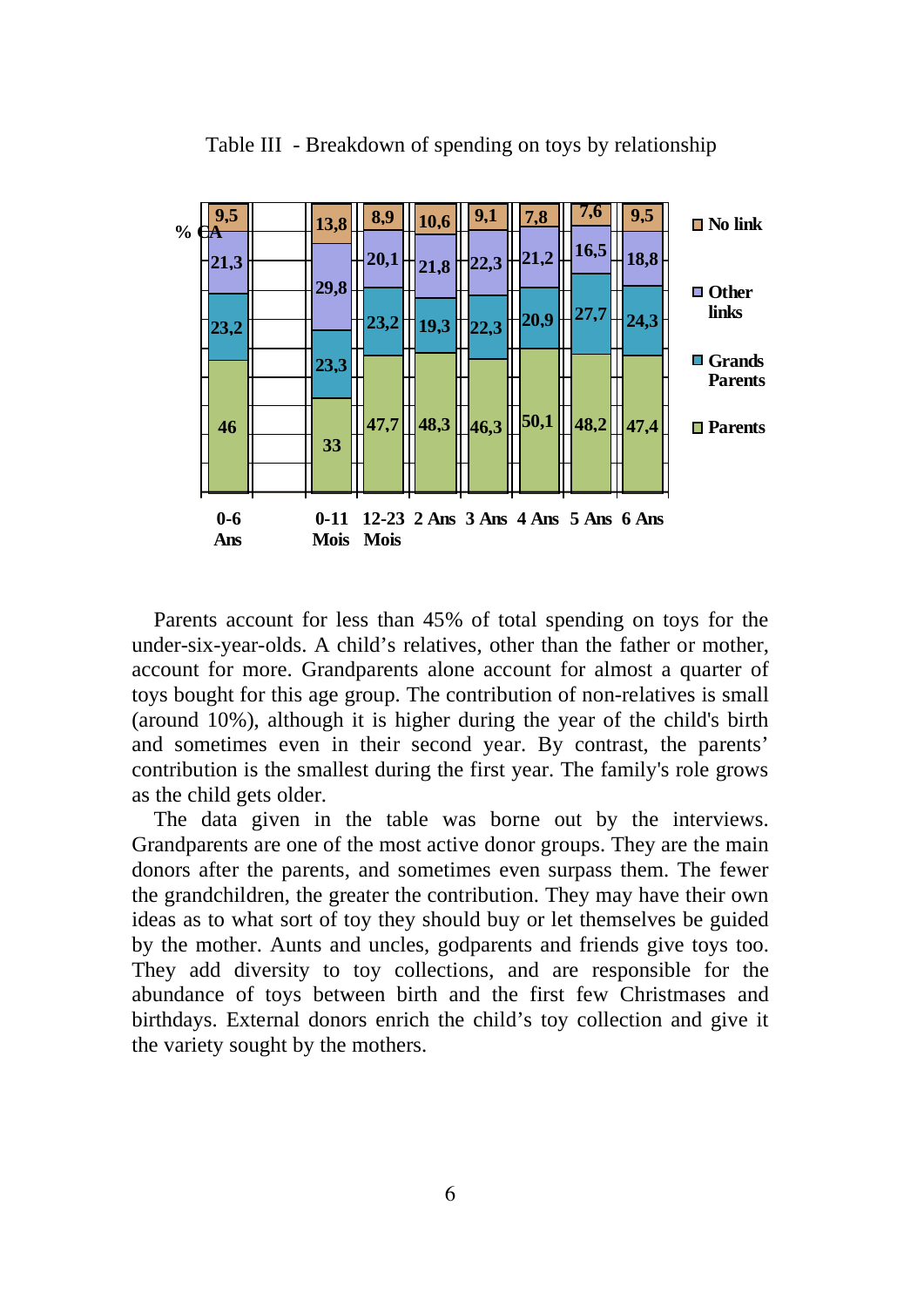## **4. The toy is a present offered on ritual occasions**

A toy is characterised by its function as a present ("As a toy is a present, you do not buy it every day"). This function is primarily reflected in the offering of ritual gifts on occasions such as Christmas and birthdays.



Table IV - Breakdown of spending on toys by occasion

Christmas leads the way with over 60% of toy sales, followed by birthdays (20%). Other occasion or no occasions at all account for the remaining 20%. The child's first year is the only exception to this rule. By the child's third year, the Christmas- and birthday-dominated system is already in place, eroding the role played by other occasions or the absence of occasion. Nevertheless, Christmas still accounts for 48.3% of sales in the child's first year, reflecting the child's early initiation to this ritual.

Table IV shows that Christmas toys are usually an expression of what the child wants. The data show too the importance of family, other than the parents, during Christmas. In fact, the contribution of parents and grandparents is smaller than that of the rest of the family. Christmas is an occasion at which the whole family, and not just the child's parents, is united. The parents' contribution is strongest during other occasions, or no occasions.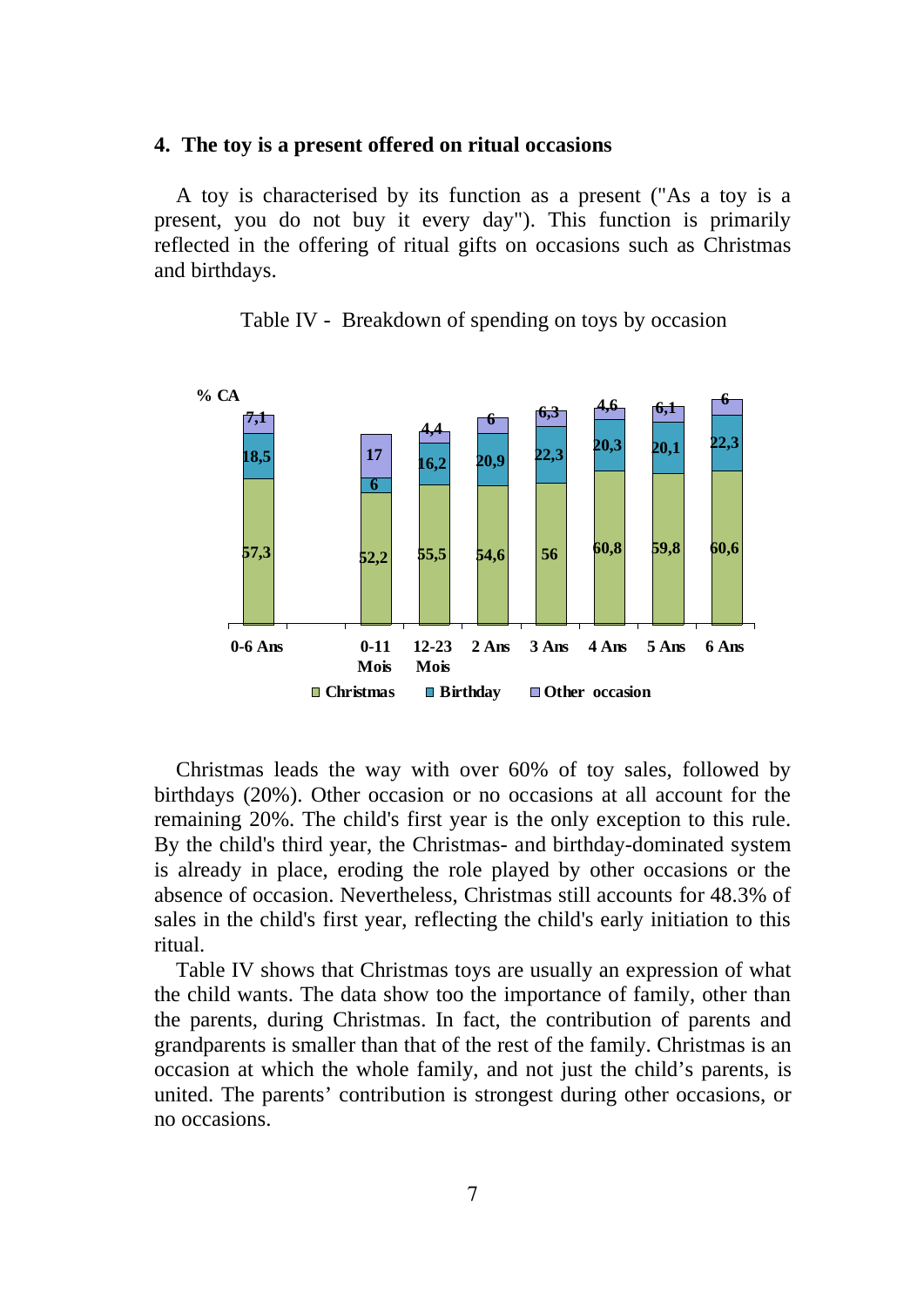Christmas and birthdays are so important for mothers that some even consider that toys not bought for a special occasion do not really count as gifts. Rituals are associated with an abundance of toys. A gift is relative to the pleasure it gives the child. It is defined by the pleasure felt, by the feelings conveyed and by the strength of the relationship between the giver and the recipient. Birthdays lend themselves more easily to gifts of clothing, though toys are also important at that age.

While toys have a role outside these two occasions, the interviews show a marked bias towards rituals. The purchase of toys outside these occasions is justifiable only for the youngest children on the grounds that ritual has no meaning for them.

Behind this emphasis on the occasion lies a refusal to undertake unwarranted purchases, except for articles of small value. The buying of toys is a social act and is justifiable from the moment the mother recognises the importance of this act for the child. Mothers see no justification for toys for no reason because they want their children to realise that things do not arrive gratuitously. Thus social imperatives (Christmas or birthdays) are preferred rather than the child's needs, probably because these needs are associated usually with entertainment and pleasure and only marginally with education.

Special occasions provide donors with an opportunity to offer gifts. The concept of a child celebration is important and is in line with the toy's pleasure image. Be it Christmas - a celebration for all children - or a birthday - a particular child's celebration - toys serve to celebrate the child and introduce them to pleasure. In our society enjoyment is related to consumption.

There is an economic rationale for using occasions to assemble a toy collection. Parents believe that since Christmas implies presents, it may as well be used to build the child's toy collection. A collection is not assembled as and when it is needed, but by piecemeal, as occasions arise. This helps to control desire, demand and consumption, and to postpone the satisfaction of the child's demands to the next occasion.

Occasions, because of their pleasure-gift connotations, stimulate the child's participation in gift selection. They also allow parents to limit toy purchases to specific periods and to control and manage the child's toy demands. Parents give way to their children with an easy conscience if the gifts are for legitimate children's celebrations. Our study shows that mothers are afraid of being swamped by demands. Society offers them the means of managing these demands.

Parents use social rituals, to which they seem very attached, to build a world of play for the child.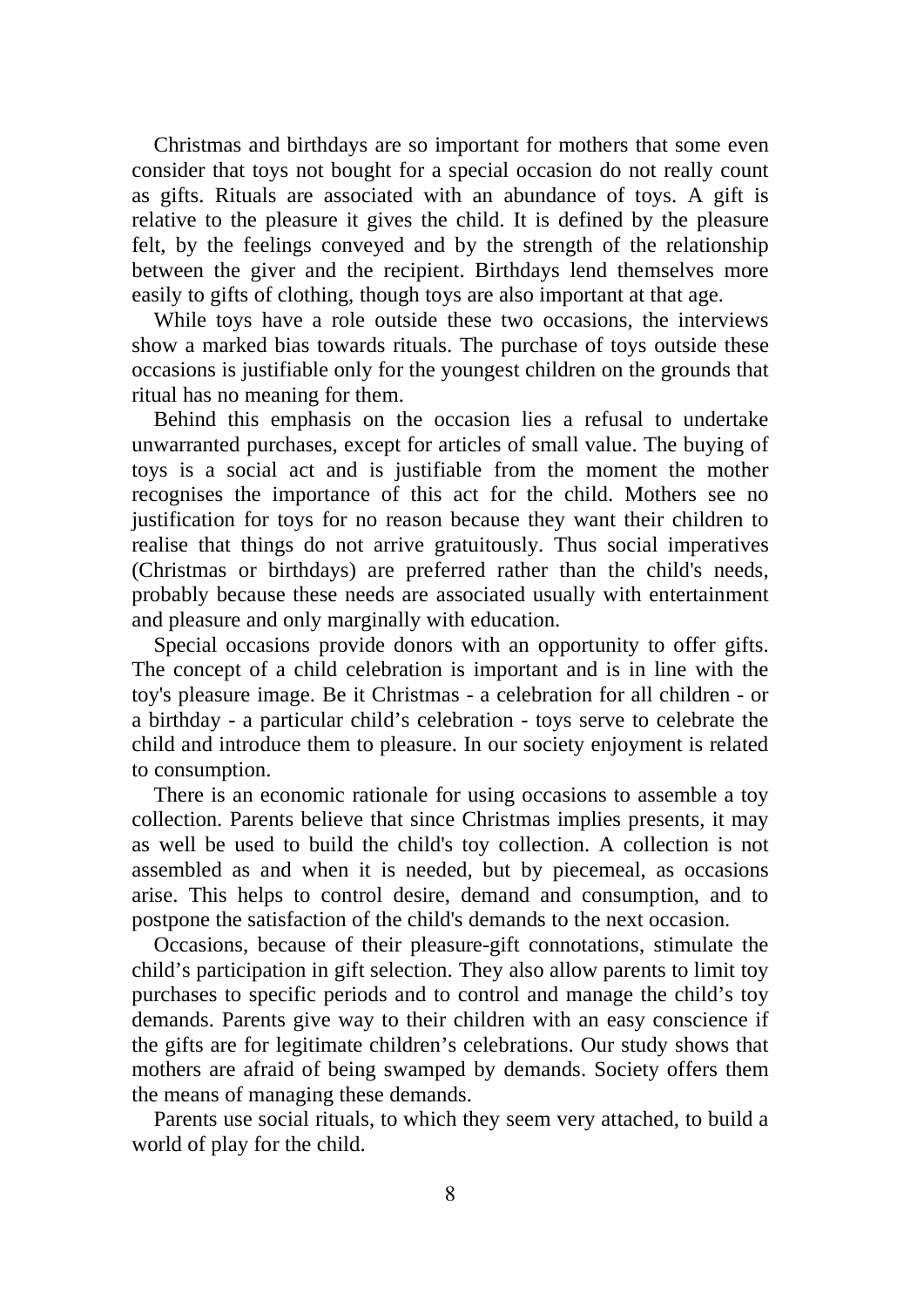## **5. Uncertain outcome**

A toy - or gift offered for the child's pleasure - is a complex object, which may well not perform the entertainment role assigned to it. Parents are disappointed at times with the child's lack of interest in certain purchases, which they see as having symbolic or fundamental importance. This is the toy's basic paradox. That is why parents pay so much attention to ensuring the toy's assimilation by the child. Parents do not believe in the accumulation of objects for its own sake but in the provision of an active toy collection in which the child has what they want to play with.

## **6. Key relationship to consumption (quantity, variety)**

As a consequence to the above the « toy » is a consumer product. In fact, many mothers believe that abundance is a defining characteristic of a toy collection. Children are seen to have many, and in some cases too many, toys. The adjectives cited most often are "enough" "sufficient" "a lot" or "too many", but rarely "too few". When " few" is used, it denotes the choice of parents who consider that there are already too many toys for a child under eighteen months.

"Too many" refers not to some objective threshold but to toys that are not, or no longer, used. If the child does not play with all their toys, they are said to have " too many ". Likewise they are seen to have "the right number "because "they play with all of them". The notion of "too many" is usually applied to "others", as if the nurseries of other people's children contained more toys than one's own, and therefore "too many". Consequently, the number of toys possessed by one's own child always conforms to the "average": "Our child gets as many toys as the others".

The ideal solution is the medium between "too many" and "too few": "Too many toys and the child is lost and cannot settle down; not enough toys and they are in danger of getting bored". To meet uncertain needs, some parents feel the only solution is to get lots of toys.

Abundance is ultimately seen as a means of ensuring diversity, while variety is regarded as a justification for abundance. Diversity becomes something of a watchword, but its scope is restricted by the child's tastes, as it is the child who, in the end, decides.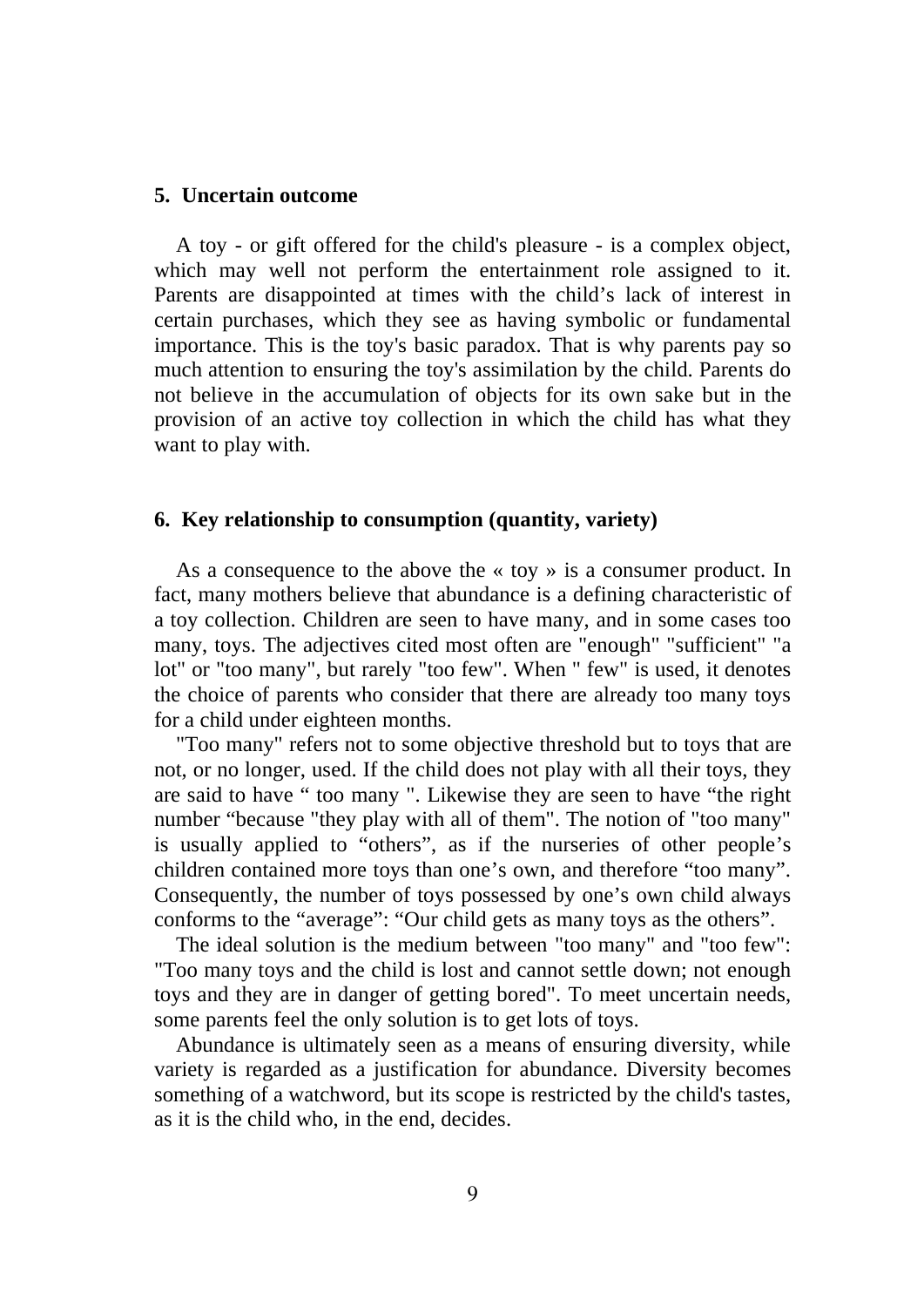The principle of diversity is perhaps the most visible element in designing a toy collection. It is the element, which truly guarantees that the collection is not skewed towards one direction alone.

### **7. Technical difficulties in assembling a toy collection**

The assembling of a toy collection is beset with a number of technical difficulties, including the age factor - the main criteria in the case of the youngest children. If a toy is not used, it usually means that proper account has not been taken of the child's age.

Age reflects the dichotomy between the pleasure and educational functions.

 Parents are divided on the issue of age. Some refuse to take the child's age into account, or at any rate do not always take it into account, being only interested in the child's taste. Others – the majority (28/40) - regard age as important criteria. The former may not take safety into account when dealing with children under 36 months ("they're careful", "they do not put anything in their mouth", "I'm watching"). The majority of parents, however, take the child's age into account. Of these, some follow the age recommendations on the box, while others buy toys suitable for children who are a few months older (the general rule, except for parlour games where some adjust in the opposite direction, buying games intended for children a year younger). Age is often seen as the best way to target or adapt the toy to the child, and thus avoid its non-utilisation.

There are several reasons for buying toys intended for children who are several months older: the toy lasts longer (the same strategy as for buying clothes, which is perhaps the model here); pride (it shows the child is advanced for their age and would be bored with toys suitable for their own age group). Some parents push their children to select toys meant for an older age group. However, not all parents see the point in taking short cuts and rather rely on the child's capabilities at the moment of purchases as well as on their own knowledge of the child.

The child-driven demand factor rapidly overtakes the age factor, although some parents refuse to buy toys intended for a younger child.

Donors' gift selection reflects the dichotomy between the child's choice and parental control.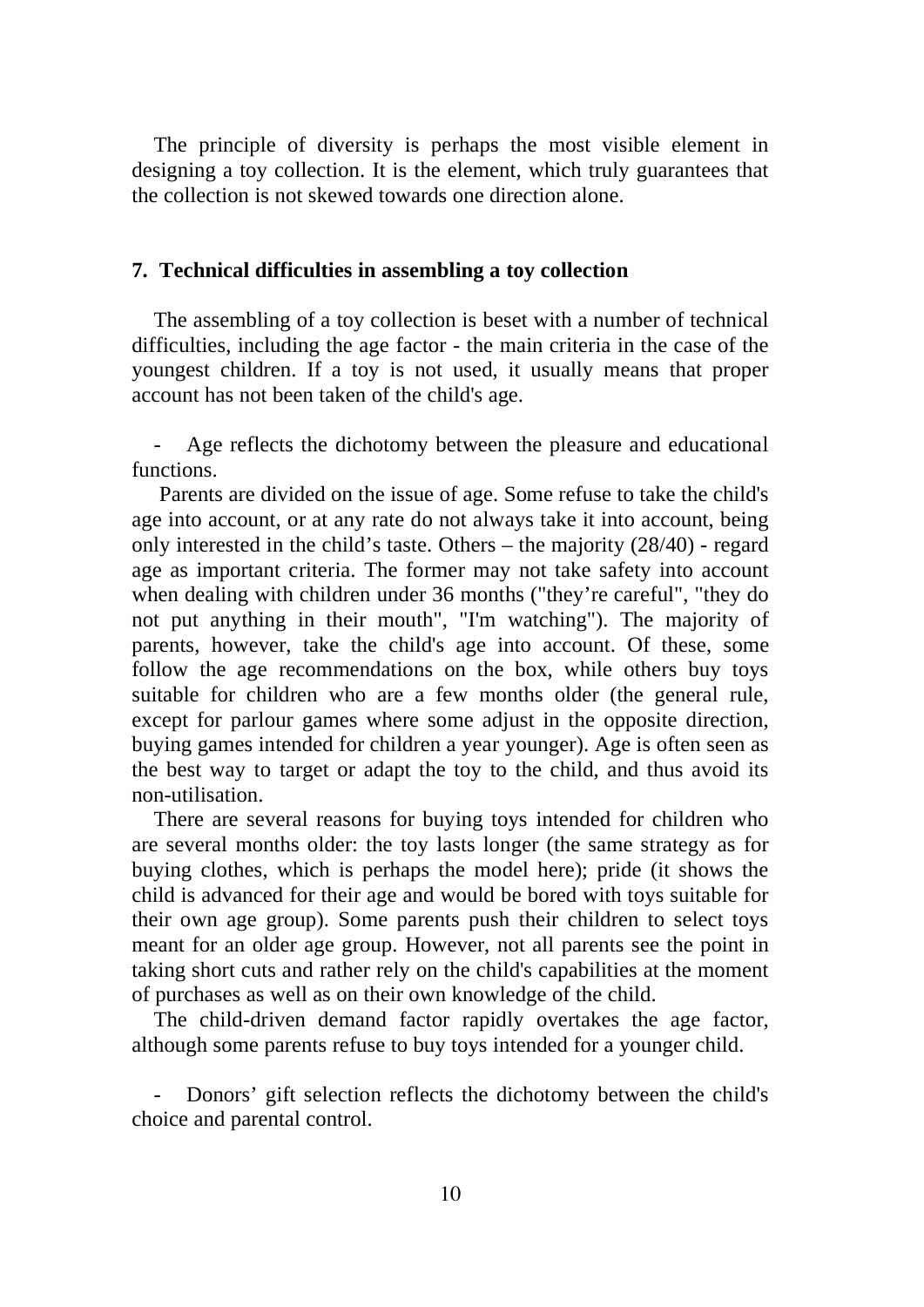We observe two extremes: one where parents give donors complete freedom of choice in recognition of the fact that the making of gifts is an intensely personal matter; the other where parents influence the choice of gift in order to avoid duplication. The majority of parents lie somewhere in the middle. Some answer specific requests from donors comprehensively, others give general recommendations designed to avoid getting the same toy. One way is to use long lists drawn up by the children themselves.

Donors seek to give the child pleasure. They therefore seek to understand their tastes, through direct knowledge, through the mother, or through their general experience of children.

We can summarise our main findings as follows:

• a toy is an object of pleasure firstly and an educational tool second

• a toy collection represents a sizeable investment, for toys are an essential part of a child's life

• the child participates, directly or indirectly, in assembling their toy collection. This task is not left to the parents alone.

- the offering of gifts and the ritual associated with this is a social act
- a toy collection owes its diversity to a multiplicity of donors.

If we were asked to shortlist two elements, we would place as paramount the child's enjoyment and the mutually reinforcing relationship between the social ritual and the occasion. Although gifts perform an educational function, it is their pleasure and social functions that determine the shape of a toy collection. This does not mean that a collection is based on irrational choices. The rationality of a collection is defined not in psychological or educational terms but in emotional and social terms (the relationship of parents to children, the child's assimilation into a social network). The variety factor undoubtedly enables the majority of children to find diverse sources of amusement in their toy collection without the parents having necessarily intended it. To understand toys we should place them within the social and emotional relationships between parents and children. These close-knit family relationships are themselves situated within a wider social context and are expressed in child-centred social rituals.

We will verify these hypotheses and examine the differences related to the child's age and the socio-cultural background of the parents in a new quantitative study. In this way we hope to gain new insights into what